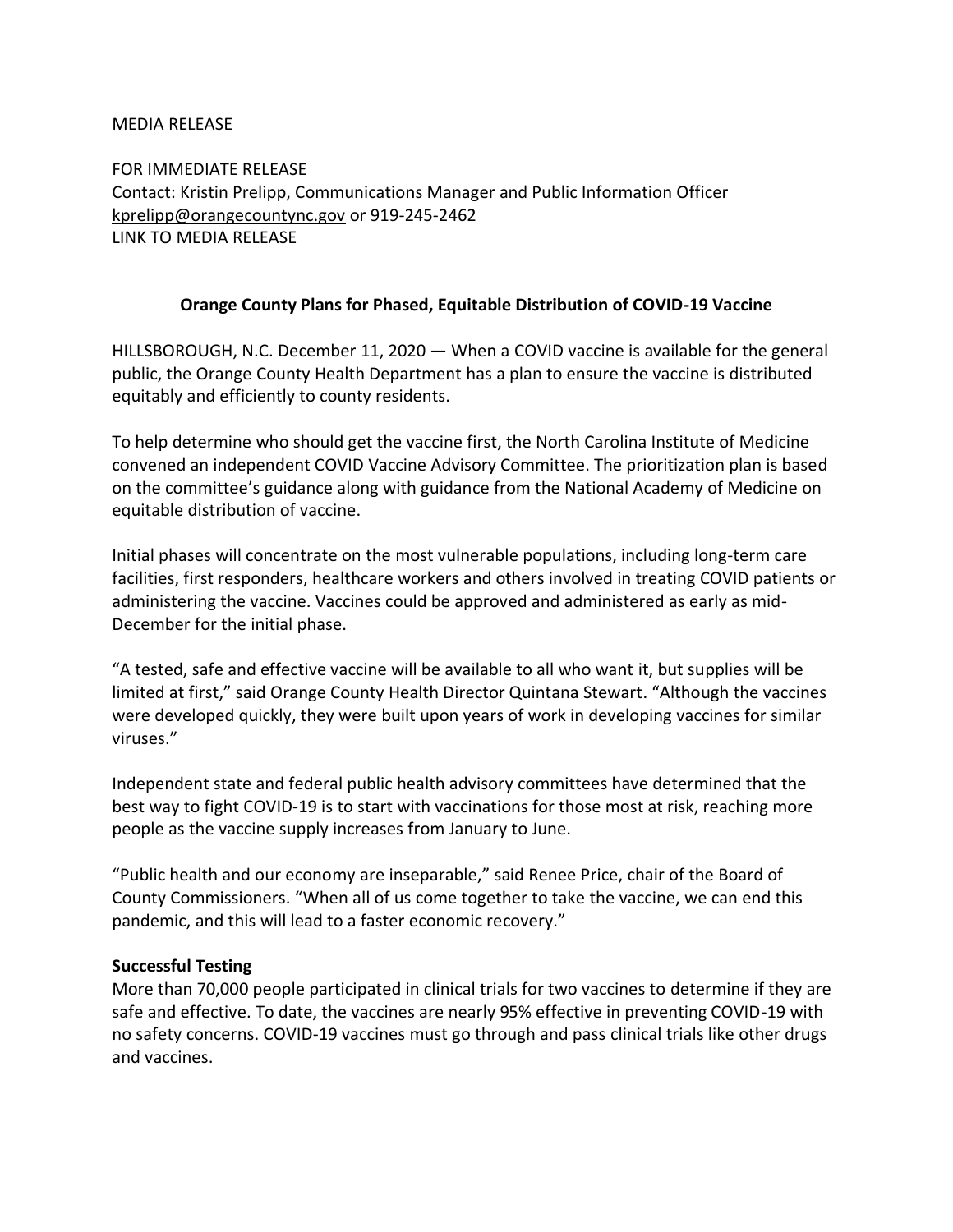## **Priority List Based on Risk**

Those who need the vaccine most will get it first. A tested, safe and effective vaccine will be available free to all who want it, but supplies will be limited. The best way to end the pandemic is to vaccinate those most at risk, then reach more people as the vaccine supply increases throughout 2021. The vaccine requires two doses a few weeks apart.

The vaccine will be distributed in [four phases.](https://covid19.ncdhhs.gov/vaccines#resources) They are as follows:

**Phase 1a**: Every health care worker at high risk for exposure to COVID-19. This includes doctors, nurses, and all who interact and care for patients with COVID-19, including those who clean areas used by patients, and those giving vaccines to these workers. The first phase also include long-term care staff and residents as well as people in skilled nursing facilities and in adult, family and group homes.

**Phase 1b**: This phase includes adults with two or more chronic conditions that put them at risk of severe illness as defined by the CDC, including conditions like cancer, COPD, serious heart conditions, sickle cell disease and Type 2 diabetes, among others. This phase will also include adults at high risk of exposure including essential frontline workers (police, food processing, teachers), health care workers, and those living in prisons, homeless shelters, migrant and fishery housing who have two or more chronic conditions. Those working in prisons, jails and homeless shelters, regardless of chronic conditions, will also be vaccinated in Phase 1b.

**Phase 2**: Phase 2 will focus on adults at high risk for exposure and at increased risk of severe illness. This includes essential frontline workers, health care workers, and those living in prisons, homeless shelters or migrant and fishery housing. Adults 65 and older will be vaccinated in Phase 2 as well as adults under 65 with one chronic condition that puts them at risk of severe illness as [defined by the CDC.](https://www.cdc.gov/coronavirus/2019-ncov/need-extra-precautions/people-with-medical-conditions.html)

**Phase 3**: Students and critical industry workers will be vaccinated in the third phase. This includes college and university students, K-12 students when there is an approved vaccine for children and those that are employed in jobs that are critical to society but are at a lower risk of exposure.

**Phase 4**: Everyone who wants a safe and effective COVID-19 vaccination will be eligible in the final phase.

Read more about the phases from the North Carolina Department of Health and Human Services:<https://covid19.ncdhhs.gov/vaccines>

# **No Major Side Effects**

Similar to the flu vaccine, some people may have temporary reactions after being vaccinated, such as swelling from the injection, tiredness or feeling off for a day or two. This feeling is actually a good sign as it means that your body is mounting an effective immune response to COVID-19. The vaccine imitates the infection so that our bodies think a germ like the virus is